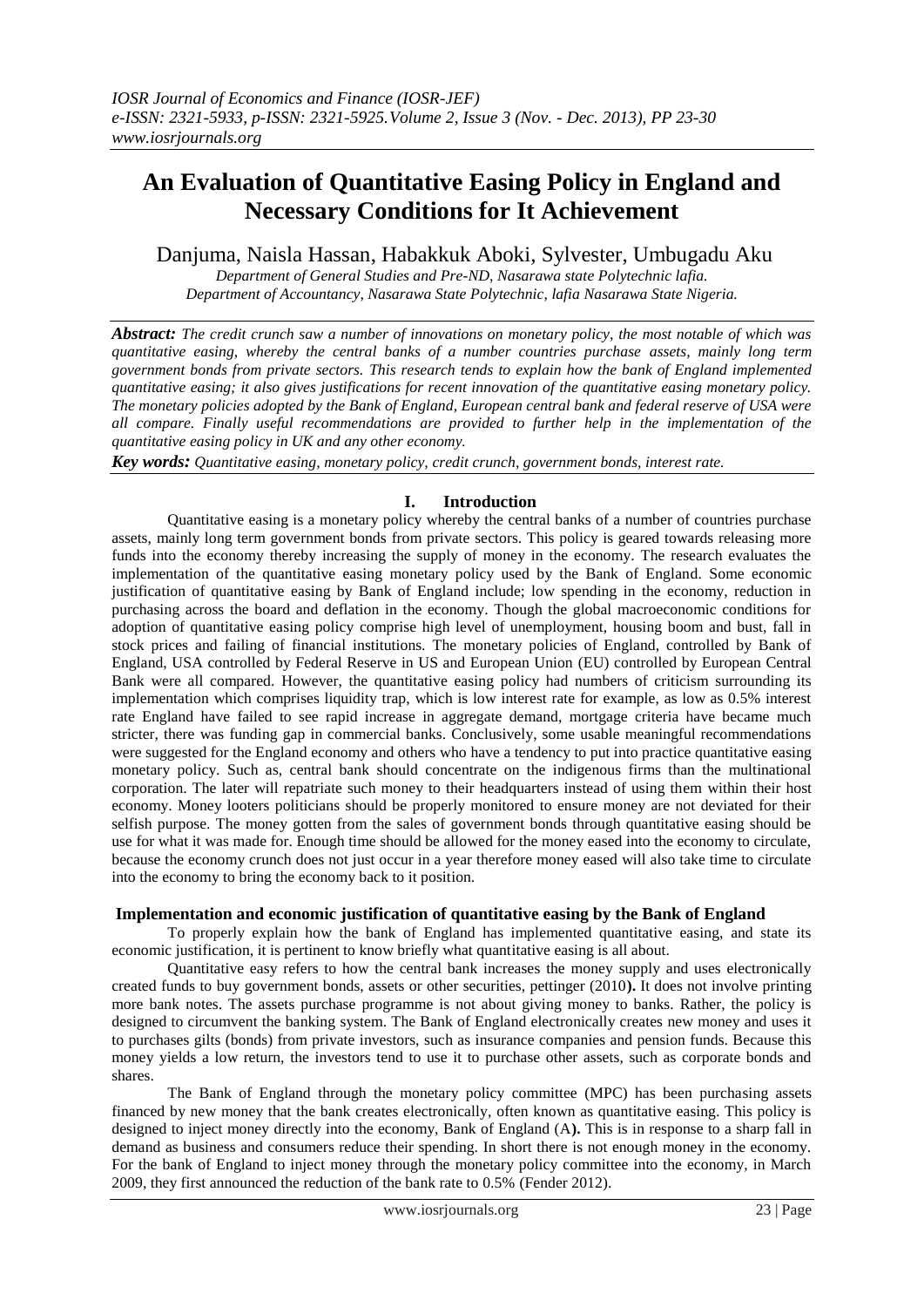Between March 2009 and January 2010, the monetary policy committee authorised the purchase of £200 billion worth of assets, mostly gilts, UK government debt. The MPC voted to begin a further purchase of £75 billion in October 2011, and subsequently, at their meeting in February 2012, the committee decided to purchase £50 billion to bring the total asset purchases to £325 billion.

However, the economic justification for implementing the monetary policy was thus: Low spending in the economy - Bank of England (2012) confirms that spending in the economy slowed in the later part of 2008 and 2009 as a global recession gathered pace. This threatened a downward spiral through a combination of contracting real output and price deflation. The MPC responded decisively, cutting Bank rate from 5% to 0.5%. its lowest level in just five months in order to support activity and thus reduce the risk of inflation falling below the 2.0% target in the medium term.

The inflation target of 2% is expressed in terms of an annual rate of inflation based on the consumer prices index (CPI). The remit is not to achieve the lowest possible inflation rate. Inflation below the target of 2% is judged to be just as certain as inflation above the target. The inflation target is therefore symmetrical.

Reduction in purchasing across the board - this activity resulted in the accumulation of inventory, which led to an increase in the unemployment rate, and of course even less spending to alleviate the economic situation.

Deflation in the economy - there was a general decline in prices. This is often caused by a reduction in the money supply or credits. It is also a decrease in government personal or investment spending, e.g. Japan had a period of deflation lasting for decades in the early 1990s, with zero interest rate policy which ended in 2006 in an effort to stimulate inflation.

## **The global macroeconomic conditions for adoption of quantitative Easing policy**

The macroeconomic conditions necessitating the adopting of this type of monetary policy include:

**High level of unemployment-** the economy has faced serious challenges of unemployment. Economics Helps (2009), agrees that the job market unfortunately remains very weak, a large number of people can find only part time work, and a substantial fraction of the unemployed have been out of work. The heavy costs of unemployment include intense strains on family finances, more foreclosures and the loss of job skills. The chart below further explained the rate of unemployment prior to the credit crunch period. The unemployment rate was as high as around 10% between 2008 -2009 while the real GDP rate was falling.



**Housing boom and bust** - in late 1990, and early 2000, there was a housing boom. UK housing prices rose much faster than inflation until 2007, when the credit crunch completely changes the nature of the mortgage market. As mortgages were withdrawn, house prices started to fall. But, because mortgage affordability was stretched, people were not able to save the new size of deposits. The falling price has played a crucial role in affecting consumer spending and consumer confidence. It has directly led to job losses in construction and estate agents, (Greater London Authority 2008). This can be further explained in the graph below. The graph compares the boom-bust with the counterfactual period. That is a period where there is no boom and no bust.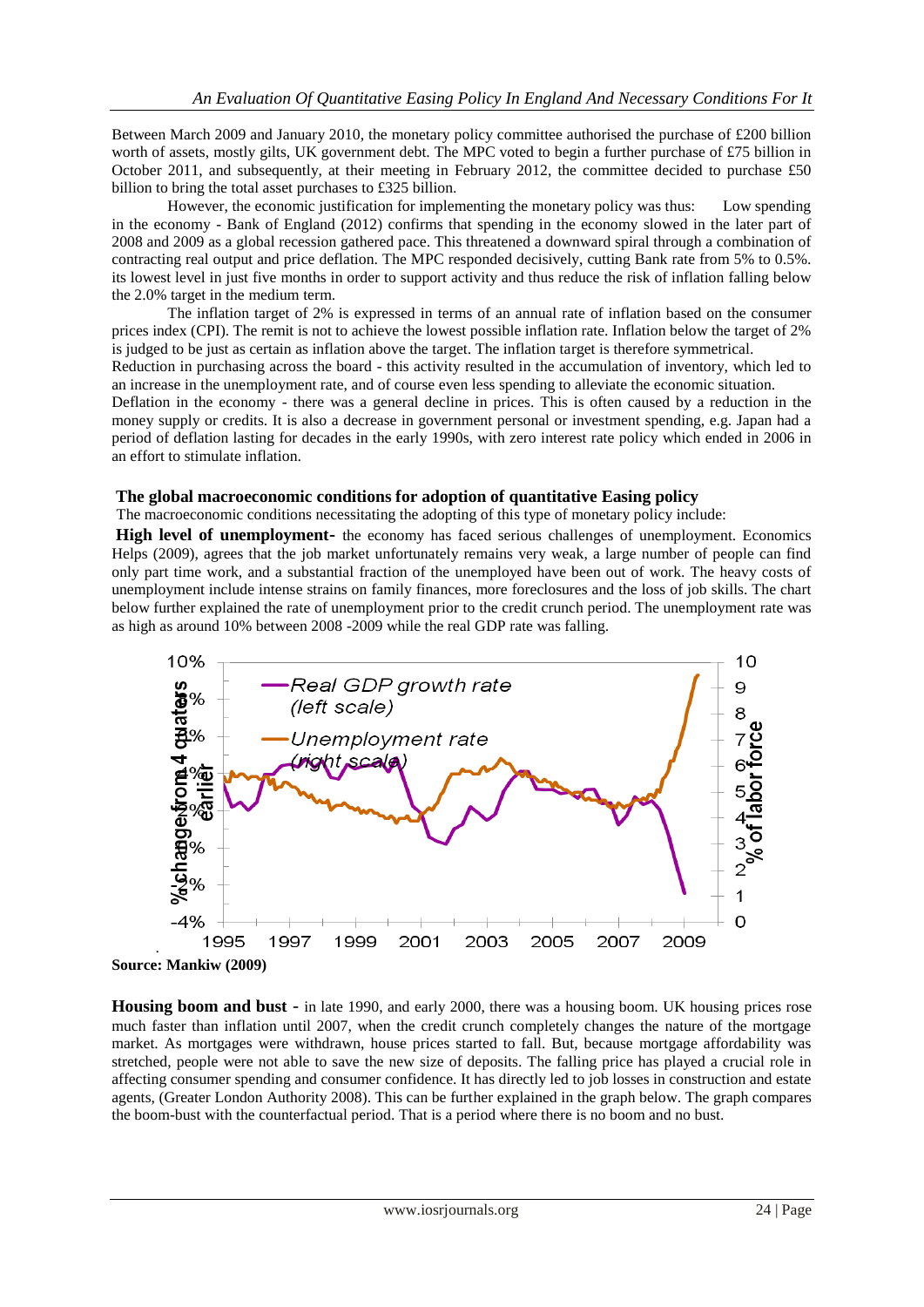

**Failing financial institution-** A stable financial system inspires the confidence of business, investors and consumers, and underpins vital economic activity. This is why the government has committed to introducing a new regulatory system in the UK, which will be better equipped to identify and deal with potential risks to the system in the future, HM Treasury (nd). In recent years, the financial agenda has been dominated by the consequences of the global financial crisis that began in 2007. In UK; the crisis involved a run on a high-street bank as well as the part-nationalization of two of the largest banks in the world.

**Fall in stock prices** – falling share prices can undermine business and eventually consumer confidence. Falling stock markets reduce the scope for firms borrowing money. Therefore, they may reduce their investment spending which impacts on the economy (Pettinger 2007). However, the financial crisis cost British households 1.9 trillion pounds of their wealth since July 2007, (Finance helper nd). With the property market falling to a slump and the economy mired in a recession forecast by the government to be the worst since World War II, the number of millionaires may keep falling this year. The chart below further explains how the Barclays share price fell drastically. From as high as £800 down to £200, these really affected many investors in the economy. The numerical numbers 1 to 14 explain its sequential dropping.



Going down: Barclays' share price from Feb '07 to Nov '08

# **Whether or not same objective were achievable only by acting on the interest rate**

The same objectives by the adoption of quantitative easing were achievable only by acting on the interest rate. Bank of England (B) states that when the bank of England changes the official interest rate, it is attempting to influence the overall level of expenditure in the economy. When the amount of money spent grows more quickly than the volume of output, inflation is the result. In this way changes in interest rate are used to control inflation.

The Bank of England set an interest rate at which it lends to financial institutions. This interest rate then affects the whole range of interest rate set by commercial banks, building societies and other institutions for their own savers and borrowers. It also tends to affect the price of financial assets, such as bonds and shares, and the exchange rate which affect consumers and business demand in a variety of ways.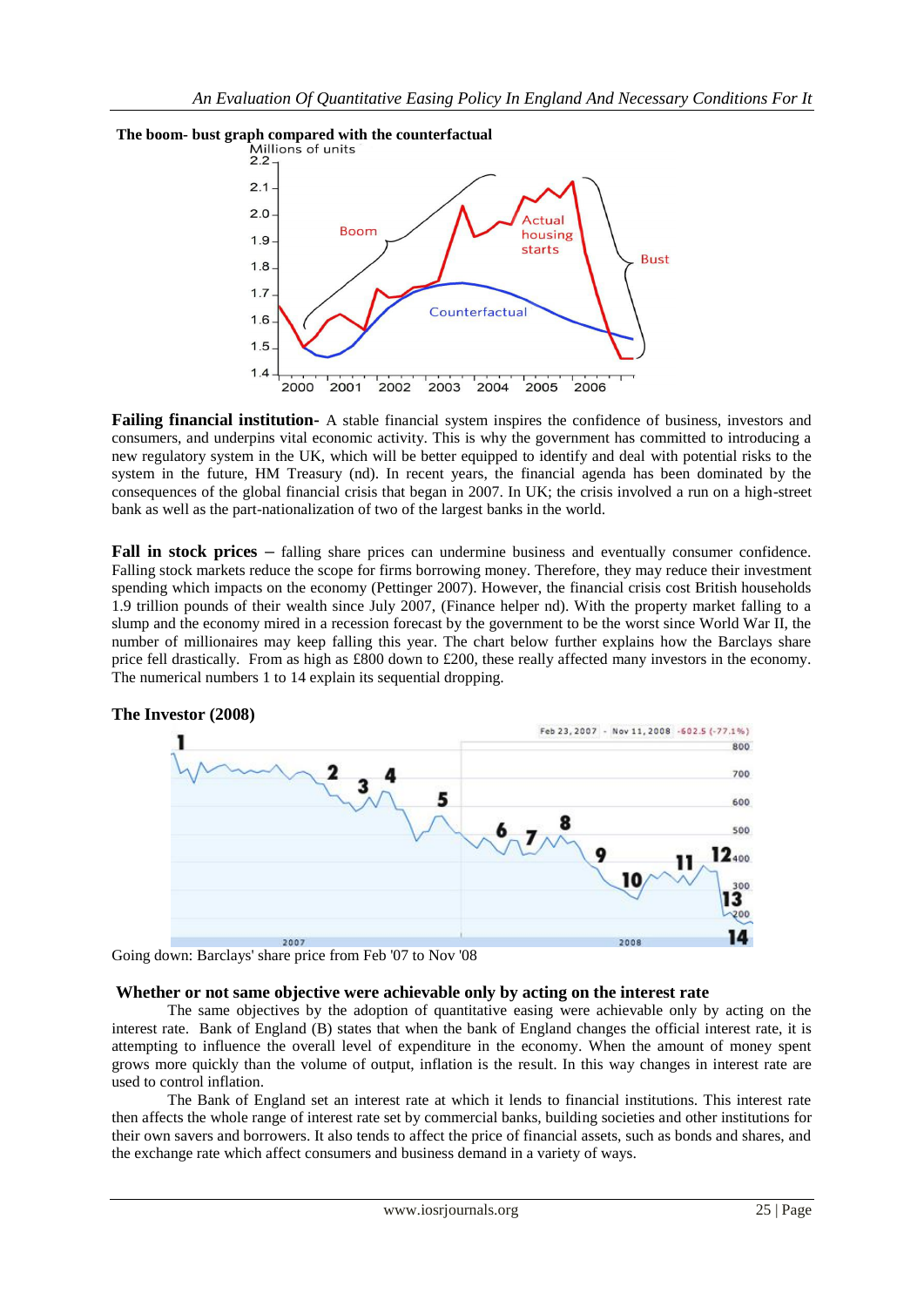A reduction in interest rates makes savings less attractive and borrowing more attractive, which stimulate spending. Lower interest rates can affect consumers and firms' cash –flow-a fall in interest rates reduces the income from savings and the interest payments due on loans. Borrowers tend to spend more of any extra money they have than lenders, so the net effect of lower interest rates through this cash flow channel is to encourage higher spending in aggregate. The opposite occurs when interest rates are increased.

Mankiw (2010, P98) and Young (1987) contended that money, price and interest rate are related in several ways. This relationship can be illustrated below.



The above illustration explains the linkages among money, price and interest rates. Money Supply and money demand determined the price level. Changes in the price level determined the inflation rate. The inflation rates influence the nominal interest rate. Because the nominal interest rate is the cost of holding money, it may affect money demand.

**LM curve can also be used to determine aggregate demand of money in the economy.**



The curve above further explains how banks increase aggregate demand for money by acting on the interest rate. When banks increase the supply of money (M), the LM shifts from LM (m1P1) to the right LM (m2p2), interest rate (r) will fall. Because households, investors or firms now have high income, as a result of fall in the interest rate, there would be an increase in the investment rate (I). The income at each value of P would be high and the aggregate demand would shift from AD1 to AD2 as shown in the graph above.

# **Assessment of the theoretical justifications of quantitative easing**

As we have seen earlier, quantitative easing refers to as how the central bank increase in the money supply and using these electronically created funds to buy government bonds or other securities. E.g. Japan 2001, UK 2008 and US 2009 (Economics Help 2010). The theoretical justification for doing so was thus: To increase bank liquidity - When commercial banks sell bonds to the central bank, they have an increase in

their cash reserves. This increase in cash deposits should in theory encourage commercial banks to lend to business.

Through buying government bonds, the market price of bonds rises, leading to a production in long term interest rates. Lower interest rates should encourage greater economic activities in the economy. For instance, U.S. has cut interest rate from 1% to between 0 and 0.25%, U.K. from 5% to 0.5% and Japan 0% and 0.1%, (Financial Time 2008). However, there was greater interest in the Fed's plan of quantitative easing, buying assets such as treasury bonds and mortgage backed securities to effectively increase the money supply.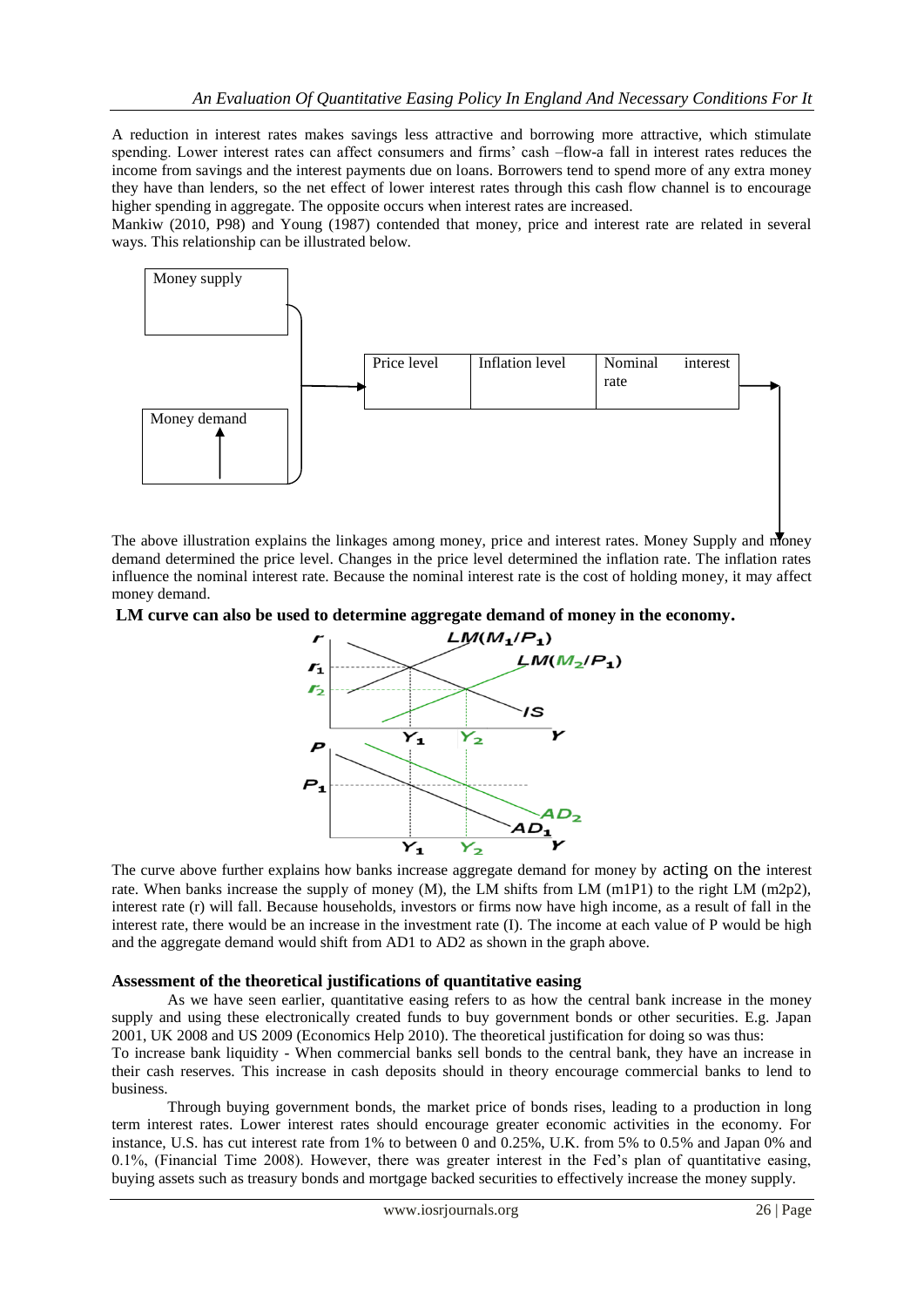Swedbank (2010, p4) states some justifications to include:

Quantitative easing help to reduce long term interest rates on the type of bonds that have been bought and others

It has given market a boost by adding liquidity during the crisis

High inflation expectations reduces real rates, which will potentially stimulate the economy

# **Criticisms of the monetary policy**

In spite of the measure taken by the various governments to effectively curb the economic crisis by setting inflation target of 2.0%, the policy faces numbers of criticisms. These include:

Interest rate lower and falling, with quantitative easing- Pettinger (2012) states that, for the past few years the economy have been experiencing an unusual combination of circumstances where many ordinary rules of economics are not occurring. The economy is currently experience a liquidity trap. A liquidity trap implies:

Low rates of interest failing to increase demand - Usually lower interest rate boost spending because it is cheaper to borrow, but in this current economic situation, even interest rates of 0.5% have failed to see rapid increase in aggregate demand. Low interest rates have failed to increase spending and investment because; confidence is very low. People do not want to invest when a double dip recession is forecast. People are reluctant to spend when they fear unemployment. House prices and other assets have fallen. This creates a negative wealth effect and discourages spending.

Banks are reluctant to lend because of their liquidity shortages - Although, it is in theory cheap to borrow, it is difficult to get a loan in the first place. For example mortgage criteria have become much stricter.

Banks have funding gap - This funding gap explains why extra money supply from quantitative easing has not led to higher bank lending. They have been trying to improve their balance sheet. Although central bank base rates have fallen to 0.5% but many commercial banks have not passed these interest rates cut onto consumers.

Swedbank (2010) reveal that, the monetary base increases, but not the monetary supply, when the financial sector adjusts its balance sheets. This could change as the recovery continues. There are tools that in theory could be used to shrink balance sheets if needed e.g., if inflation expectations rise too quickly, but it can be hard to implement them at the right time and to the right degree.

A significant easing of U.S monetary would increase capital inflows to emerging economies, with the risk of financial stability. A significantly weaker dollar would adversely affect China's dollar reserves and force it to further diversify its currency portfolio, causing other currencies to appreciate. The risk of currency tensions increase when the fed eases monetary policy, also keeping in mind that key Asian currencies are not marketbased and are pegged to U.S. monetary policy.

## **Debate on rules verses discretion in relation to quantitative easing**

Monetarists believe that money supply is the primary determinant of nominal GDP in the short run, and of the price level in the long-run, they think that control of the money should not be left to the discretion of central bankers. Monetarists believe in a set of rules, that, the Federal Reserve must follow. In particular monetarists prefer the money growth rule. The fed should be required to target the growth rate of money such that it equals the growth rate of real GDP, leaving the price level unchanged. If the economy is expected to grow at 2% in a given year, the fed should allow the money supply to increase by 2%. Monetarist wish to take much of the discretionary power out of the hands of the fed so they cannot destabilised the economy (Griffiths and Wall 2012 and Alan 1997) while on the other hand, Keynesians refuses to go on at this proposed money growth rule. Keynesians believes that velocity is inherently unstable and they do not believe that markets adjust quickly to return to potential output. Therefore, Keynesians attach little or no significance to the quantitative theory of money. Because the economy is subject to deep swings and periodic instability, it is dangerous to take discretionary power away from the fed. The fed should have some lee way or discretion in conducting policy.

Relating this debate to the monetary policy implemented by UK, US, and Japan, it is apparently clear that quantitative easing does not follow the money growth rule. This is because the money growth rule believes that supply of money should not be left to the discretion of central bankers. That if an economy is expected to grow at 2% in a given year, the fed should allow the money supply to increase by 2%. But the money supply is discretional. There has not been a given percentage of money targeted like what money growth rule stated. The bank of England continuous eases money as long as their expectation is not achieved.

Within March 2009 to January 2010, £200 billion worth of assets were purchased. £75 billion October 2011 and £50 billion February 2012 assets were purchased. The bank of England is still looking forth to eases more money into the economy, (Bank of England A).

## **The risk of potential conflict between inflation targeting and quantitative easing**

Inflation expectation might expect to increase in response to the monetary stimulus associated with quantitative easing. Macallan and Taylor (2011), Fender (2012, P179) contended that the bank of England's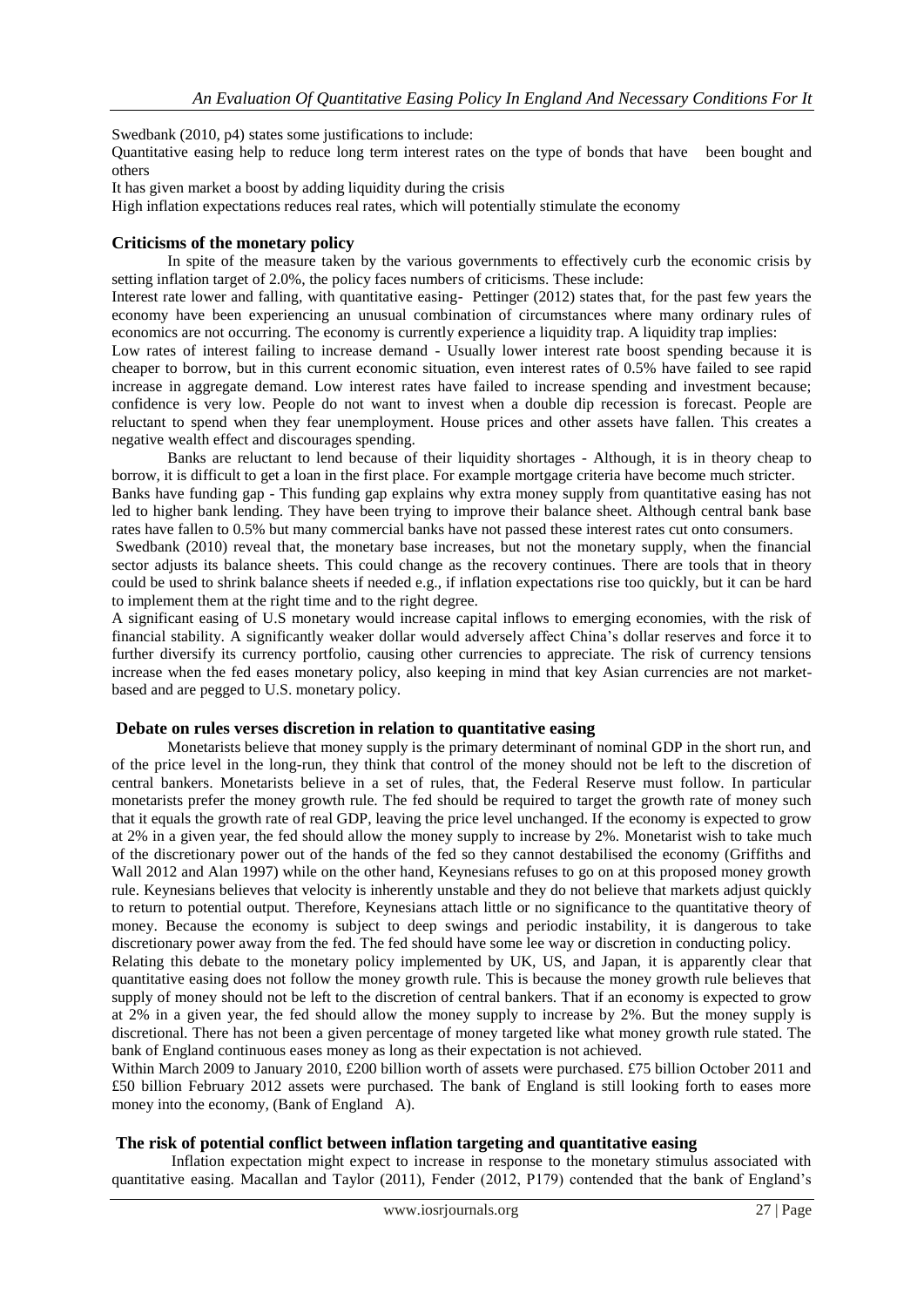monetary policy objective is to meet the government's inflation target. But the policy remits recognised that, in practice, unforeseen event are likely to cause inflation to depart from the target and that attempts to prevent such movement in inflation might generate undesirable volatility in output. Consequently, the MPC sets monetary policy so that inflation will return to target in the medium term.

The MPC is able to meet its monetary policy objective more easily when inflation expectations are credible by the monetary policy framework. If inflation expectations are anchored, in the sense that deviations in inflation from target are expected to be transitory, then companies and household are likely to set prices and wages in a way that will help to limit the extent to which any deviation in inflation persist. Conversely inflation expectations were to became less well anchored, deviation of inflation from target might trigger changes in price-setting and wage-setting behaviour that make those deviations more persistent. If inflation was to rise above target, that would mean that the MPC would have to tighten monetary policy by more than it otherwise would do to return inflation to target, other things being equal, which would result in a lower level of demand.

# **The monetary policies adopted by Bank of England, Federal Reserve in the US and European Central Bank**

## **The Bank of England (BOE)**

The bank monetary policy objective is to deliver price stability, low inflation and subject to that to support Government economic objective such as growth and development. Price stability is defined by the government's inflation target of 2%. The remit recognises the role of price stability in achieving economic stability, and in providing the right conditions for sustainable growth in output and employment. The government's inflation target is announced each year by the Chancellor of the Exchequer in the annual budget statement (Bank of England B).

The 1998 Bank of England act made the Bank independent to set interest rates. The Bank is accountable to parliament and the wider public.

If target is missed by more than 1% point on either side, that is, if annual rates of CPI inflation is more than 3% or less than 1%, the governor of the Bank must write an open letter to the chancellor explaining the reason why inflation has increased or fallen and what the Bank purpose to do to ensure inflation comes back to target. The monetary policy committee (MPC)

The Bank seeks to meet the inflation target by setting an interest rate. The level of interest rate is decided by a special committee, the monetary policy committee. The MPC consist of 9 members, 5 from the Bank of England, and 4 external members appointed by the chancellor. It is chair by the Bank of England. The MPC meets monthly for a two day. Decisions are made by a vote of the committee on a one vote basis, and the decision is announced the second day.

# **Federal Reserve of US (Fed)**

The US congress established the statutory objectives for monetary policy as maximum employment, stable prices and moderate long-term interest rates in the Federal Reserve act (Federal Reserve 2012).

The Federal Open Market Committee (FOMC) is firmly committed to fulfilling this statutory mandate. In pursuing these objectives, the FOMC seeks to explain its monetary policy decisions to the public as clearly as possible. Clarity in policy communication increases the effectiveness of monetary policy and enhances transparency and accountability which are essential in a democratic society.

In January 2012, FOMC issued a statement on monetary policy strategy. Its noted on it statement that the committee judges that inflation at the rate of 2% is most consistence over the longer run with the federal reserve's statutory mandate. Communicating this inflation goal clearly helps keep longer-term inflation expectations firmly anchored, thereby fostering price stability and moderate long-time interest rates and enhancing the FOMC's ability to promote maximum employment.

## **European Central Bank (ECB)**

The ECB is the central bank for Europe's single currency, the euro. The main risk is to maintain the euro purchasing power and thus price stability in the euro area. The euro area comprises the 17 European Union countries that have introduced the euro since 1999. The primary objective of the ECB's monetary policy is to maintain price stability. The ECB aims at inflation rate below, but close to 2% over medium term. This is laid down in the treaty on the functioning of the European Union Article 127(1). Without discrimination to the objectives of price stability, the Euro system shall also support the general economic policies in the union with the view of contributing to the achievement of the objectives of the union. These include full employment and balanced economic growth (European Central Bank nd)

The ECB general council comprises of the following;

The president

The vice president of the ECB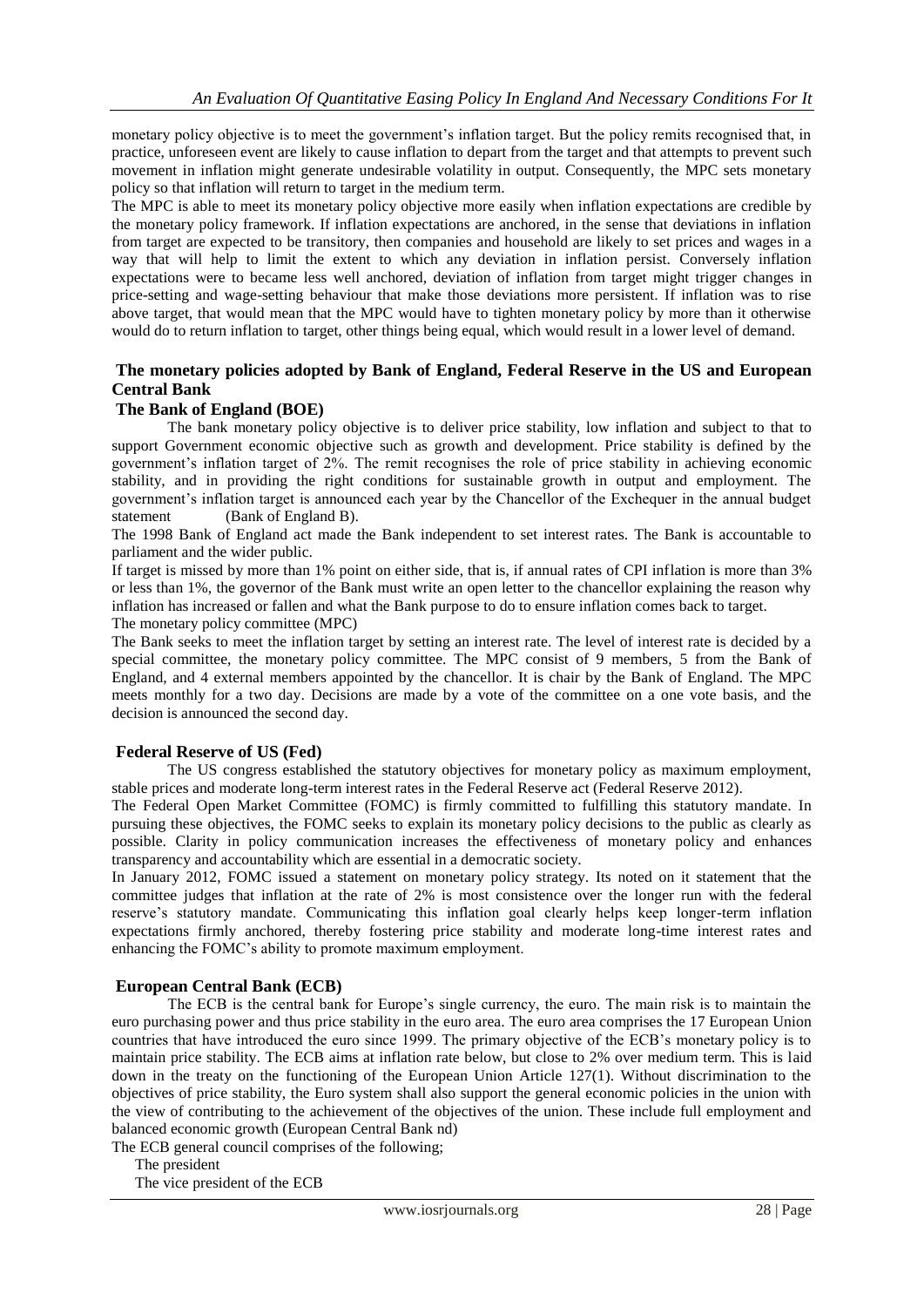The Governors of the national central banks NCB of the 27 EU member states

However, the general council can be regarded as transitional body. It carries out the task taken over from the European monetary institute which the ECB is require to perform in stage three of the economic and monetary union on account of the fact that not all EU member states have adopted the euro yet.

# **Comparison of Bank of England monetary policy with Federal Reserve of US and European Central Bank**

Having discussed the monetary policies of the three various banks above, their similarities can be explain below as follows.

**Price stability**- one of the common goal of these three banks is maintenance of price stability in their economies. Price stability is defined by the government as inflation target of 2.0%, which is the banks keeping low rates of inflation. Since inflation lower real wages, Keynesians view inflation as the solution to involuntary unemployment. This is because unanticipated inflation leads to lender losses as the real interest rate will be lower than expected.

**Maintain stable economic growth and development in their countries**. Economic growth can enhance by investment in capital, such as more or better machine. A stable economic growth means smooth business cycle and no disruption to the economy. A low interest rate implies that firm can loan money to invest in their capital stock and pay less interest for it. Lowering the interest is therefore considered to encourage economic growth.

**Achieve high employment**. The monetary policy adopted by the Banks also emphasise on achievement of high employment for its citizens. The period between jobs when a worker is searching for or transitioning from one job to another is term frictional unemployment. For example, structural unemployment is a form of unemployment resulting from a mismatch between demand in the labour market and the skill and locations of the workers seeking employment.

**Moderate long-term interest rates** The mechanisms to move the market towards a target is generally to lend money in theoretical unlimited quantities, until the target market rate is sufficiently close to the target. During the recent financial crisis, Bank of Japan fixed interest rate at 0 to 0.1%, Bank of England fixed interest rate at 0.5%, Federal Reserve of US 0.25% and European Central Bank, at 1%. These are all effort to encourage borrowing and spending in economy.

# **II. Conclusion**

From the findings above, it shows that the monetary authorities have used quantitative easing as a tool of monetary policy instruments. Nevertheless, it seems sensible that they employ changes in their policy rate as their main instrument for the reasons discuss above. Quantitative easing has continued to be supplementary tool of monetary policy in circumstances when it is not possible to reduce the main instrument, the policy rate, when it is already as low as it can go. The policy was implemented to save the economy from it collapse as a result of the downturn. The policy was justifiable because of the lack of trust between the commercial banks and the household. Banks refused given out loan to household in other to consolidate its balance sheet. There was inadequate money in the economy. Although the aim of the central banks to eased liquidity through quantitative easing was not a complete success but it has reduce tension envisage by the monetary committees and even the masses.

## **Recommendations**

Quantitative easing was a good measure undertaken by the MPC, but it was not a total success. I will therefore recommend that:

In implementing quantitative easing, central bank should concentrate on the indigenous firms than the multinational corporation. The later will repatriate such money to their headquarters instead of using them within their host economy.

Money looters politicians should be properly monitored to ensure money are not deviate for their selfish purpose. The money gotten from the sales of government bonds through quantitative easing should be use for what it was made for.

Enough time should be allowed for the money eased into the economy to circulate, because the economy crunch does not just occur in a year therefore money eased will also take time to circulate into the economy to bring the economy back to it position.